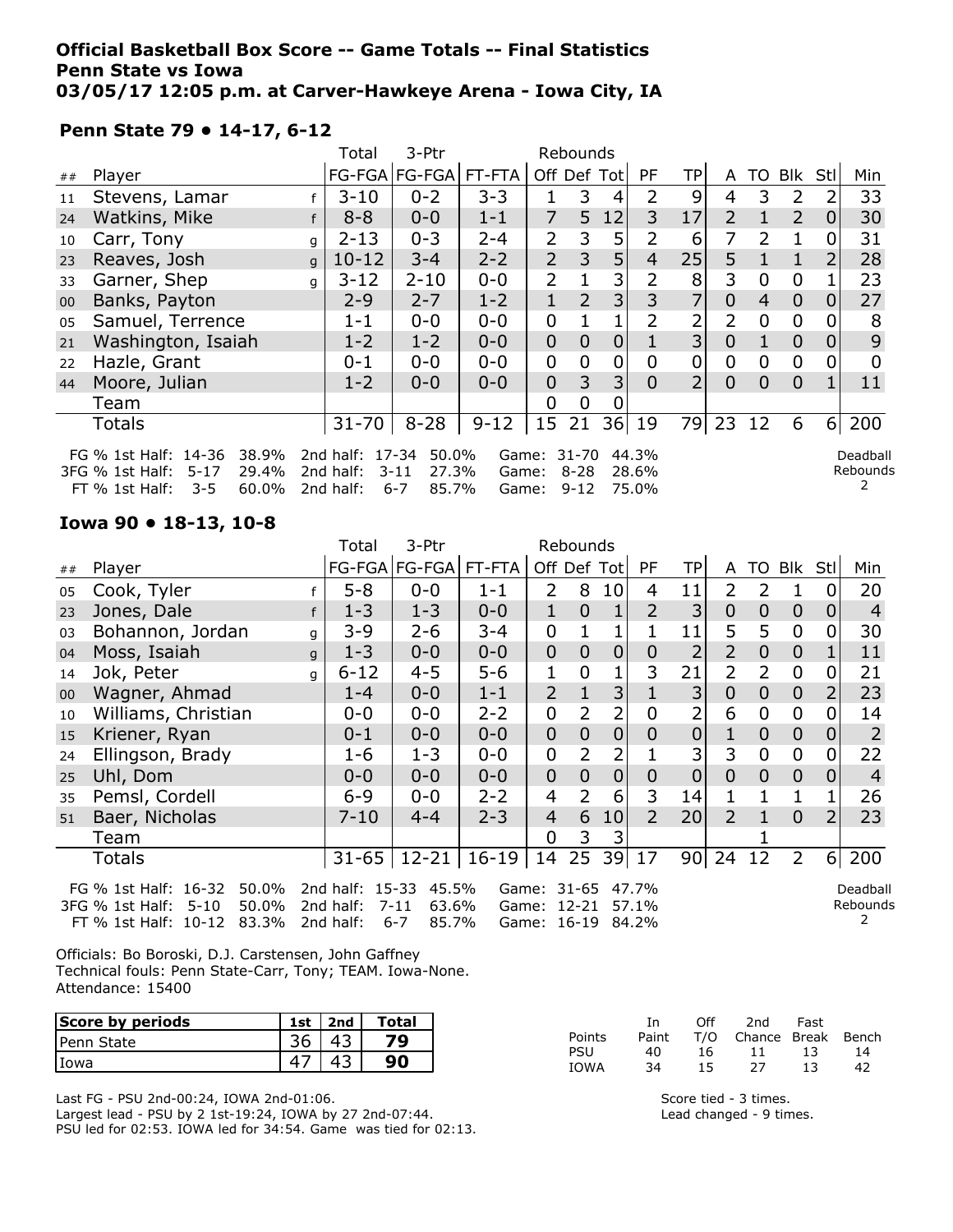# Penn State vs Iowa 03/05/17 12:05 p.m. at Carver-Hawkeye Arena - Iowa City, IA 1st PERIOD Play-by-Play (Page 1)

| <b>HOME TEAM: Iowa</b>                                          | <b>Time</b>    | <b>Score</b> |                | Margin VISITORS: Penn State        |
|-----------------------------------------------------------------|----------------|--------------|----------------|------------------------------------|
| REBOUND (DEF) by Cook, Tyler                                    | 19:44          |              |                | MISSED 3 PTR by Garner, Shep       |
| TURNOVR by Jok, Peter                                           | 19:31          |              |                |                                    |
|                                                                 | 19:30          |              |                | STEAL by Garner, Shep              |
|                                                                 | 19:24          | $0 - 2$      | V <sub>2</sub> | GOOD! DUNK by Watkins, Mike [PNT]  |
|                                                                 | 19:24          |              |                | ASSIST by Reaves, Josh             |
| MISSED 3 PTR by Jok, Peter                                      | 19:11          |              |                | BLOCK by Reaves, Josh              |
| REBOUND (OFF) by Jones, Dale                                    | 19:10          |              |                |                                    |
| GOOD! 3 PTR by Jones, Dale                                      | 19:06          | $3 - 2$      | $H_1$          |                                    |
|                                                                 | 18:48          | $3 - 4$      | V <sub>1</sub> | GOOD! LAYUP by Reaves, Josh [PNT]  |
|                                                                 | 18:48          |              |                | <b>ASSIST by Carr, Tony</b>        |
| GOOD! LAYUP by Moss, Isaiah [FB/PNT]                            | 18:41          | $5 - 4$      | $H_1$          |                                    |
| ASSIST by Bohannon, Jordan                                      | 18:41          |              |                |                                    |
| FOUL by Cook, Tyler (P1T1)                                      | 18:28          |              |                |                                    |
| REBOUND (DEF) by Cook, Tyler                                    | 18:13          |              |                | MISSED LAYUP by Stevens, Lamar     |
| MISSED 3 PTR by Jones, Dale                                     | 18:03          |              |                | REBOUND (DEF) by Garner, Shep      |
| FOUL by Jok, Peter (P1T2)                                       | 18:01          |              |                |                                    |
| REBOUND (DEF) by Bohannon, Jordan                               | 17:42          |              |                | MISSED JUMPER by Stevens, Lamar    |
| GOOD! FT SHOT by Bohannon, Jordan                               | 17:27          | $6 - 4$      | H <sub>2</sub> | FOUL by Reaves, Josh (P1T1)        |
| GOOD! FT SHOT by Bohannon, Jordan                               | 17:27          | $7 - 4$      | $H_3$          |                                    |
| GOOD! FT SHOT by Bohannon, Jordan                               | 17:27          | $8 - 4$      | H 4            |                                    |
| FOUL by Jones, Dale (P1T3)                                      | 17:11          | $8 - 5$      | $H_3$          | GOOD! FT SHOT by Carr, Tony        |
|                                                                 | 17:11          | $8 - 6$      | H <sub>2</sub> | GOOD! FT SHOT by Carr, Tony        |
| GOOD! LAYUP by Cook, Tyler [PNT]                                | 17:05          | $10-6$       | H 4            |                                    |
| ASSIST by Bohannon, Jordan                                      | 17:05          |              |                |                                    |
|                                                                 | 16:48          | $10 - 8$     | H <sub>2</sub> | GOOD! LAYUP by Watkins, Mike [PNT] |
|                                                                 | 16:48          |              |                | ASSIST by Carr, Tony               |
| FOUL by Jones, Dale (P2T4)                                      | 16:48          | $10-9$       | $H_1$          | GOOD! FT SHOT by Watkins, Mike     |
| MISSED 3 PTR by Bohannon, Jordan<br>REBOUND (OFF) by Jok, Peter | 16:34          |              |                |                                    |
| GOOD! DUNK by Cook, Tyler [PNT]                                 | 16:34<br>16:23 | $12-9$       | $H_3$          |                                    |
| ASSIST by Jok, Peter                                            | 16:23          |              |                |                                    |
| GOOD! FT SHOT by Cook, Tyler                                    | 16:23          | $13-9$       | H 4            | FOUL by Watkins, Mike (P1T2)       |
|                                                                 | 16:05          |              |                | MISSED JUMPER by Carr, Tony        |
|                                                                 | 16:05          |              |                | REBOUND (OFF) by Watkins, Mike     |
|                                                                 | 16:01          | $13 - 12$    | $H_1$          | GOOD! 3 PTR by Reaves, Josh        |
|                                                                 | 16:01          |              |                | ASSIST by Watkins, Mike            |
| MISSED JUMPER by Wagner, Ahmad                                  | 15:51          |              |                | BLOCK by Watkins, Mike             |
|                                                                 | 15:49          |              |                | REBOUND (DEF) by Reaves, Josh      |
|                                                                 | 15:46          | $13 - 15$    | V <sub>2</sub> | GOOD! 3 PTR by Banks, Payton [FB]  |
|                                                                 | 15:46          |              |                | ASSIST by Reaves, Josh             |
| TURNOVR by Bohannon, Jordan                                     | 15:40          |              |                |                                    |
|                                                                 | 15:40          |              |                | <b>TIMEOUT MEDIA</b>               |
|                                                                 | 15:35          |              |                | MISSED 3 PTR by Garner, Shep       |
|                                                                 | 15:35          |              |                | REBOUND (OFF) by Watkins, Mike     |
|                                                                 | 15:27          |              |                | MISSED 3 PTR by Stevens, Lamar     |
|                                                                 | 15:27          |              |                | REBOUND (OFF) by Banks, Payton     |
| FOUL by Jok, Peter (P2T5)                                       | 15:25          |              |                |                                    |
|                                                                 | 15:21          |              |                | MISSED 3 PTR by Banks, Payton      |
|                                                                 | 15:21          |              |                | REBOUND (OFF) by Garner, Shep      |
| STEAL by Baer, Nicholas                                         | 15:12          |              |                | TURNOVR by Banks, Payton           |
| GOOD! LAYUP by Cook, Tyler [PNT]                                | 14:45          | $15 - 15$    | T <sub>1</sub> |                                    |
| ASSIST by Baer, Nicholas                                        | 14:45          |              |                |                                    |
| BLOCK by Cook, Tyler<br>REBOUND (DEF) by (TEAM)                 | 14:20          |              |                | MISSED JUMPER by Moore, Julian     |
| MISSED LAYUP by Ellingson, Brady                                | 14:19<br>13:58 |              |                |                                    |
| REBOUND (OFF) by Cook, Tyler                                    | 13:58          |              |                |                                    |
| GOOD! DUNK by Cook, Tyler [PNT]                                 | 13:56          | $17 - 15$    | H <sub>2</sub> |                                    |
| REBOUND (DEF) by Cook, Tyler                                    | 13:46          |              |                | MISSED 3 PTR by Garner, Shep       |
| MISSED JUMPER by Cook, Tyler                                    | 13:26          |              |                | REBOUND (DEF) by Watkins, Mike     |
| FOUL by Baer, Nicholas (P1T6)                                   | 13:26          |              |                |                                    |
|                                                                 |                |              |                |                                    |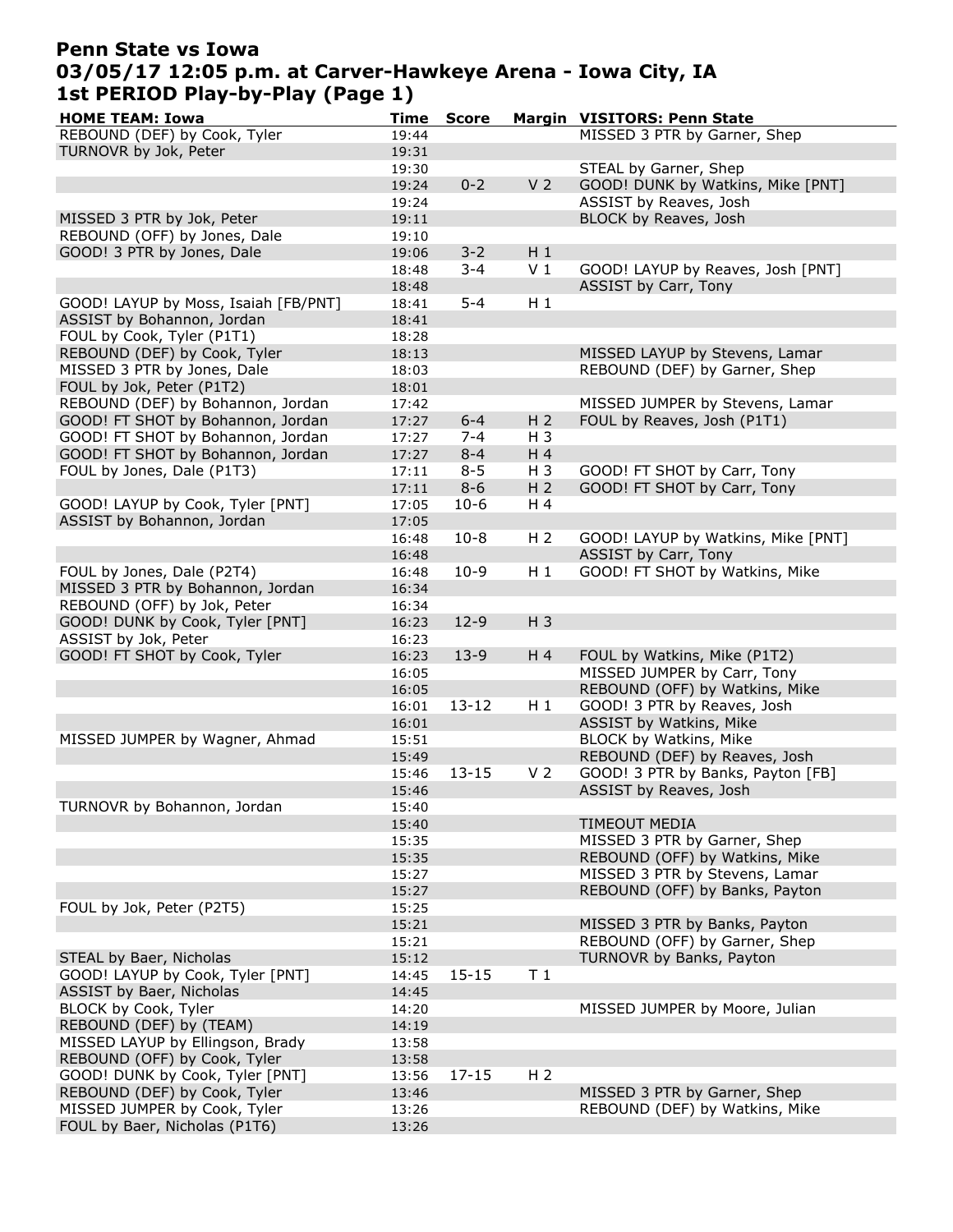### Penn State vs Iowa 03/05/17 12:05 p.m. at Carver-Hawkeye Arena - Iowa City, IA 1st PERIOD Play-by-Play (Page 2)

| <b>HOME TEAM: Iowa</b>                 | Time  | <b>Score</b> |                | Margin VISITORS: Penn State        |
|----------------------------------------|-------|--------------|----------------|------------------------------------|
|                                        | 13:06 |              |                | TURNOVR by Stevens, Lamar          |
|                                        | 13:06 |              |                | FOUL by Stevens, Lamar (P1T3)      |
| MISSED JUMPER by Baer, Nicholas        | 12:41 |              |                |                                    |
| REBOUND (OFF) by Baer, Nicholas        | 12:41 |              |                |                                    |
| MISSED LAYUP by Bohannon, Jordan       | 12:31 |              |                | REBOUND (DEF) by Watkins, Mike     |
|                                        | 12:19 | $17 - 17$    | T <sub>2</sub> | GOOD! LAYUP by Watkins, Mike [PNT] |
|                                        | 12:19 |              |                | ASSIST by Carr, Tony               |
| TURNOVR by Bohannon, Jordan            | 12:09 |              |                |                                    |
|                                        | 12:08 |              |                | STEAL by Reaves, Josh              |
| REBOUND (DEF) by Baer, Nicholas        | 12:02 |              |                | MISSED LAYUP by Carr, Tony         |
| GOOD! LAYUP by Wagner, Ahmad [FB/PNT]  | 11:56 | 19-17        | H <sub>2</sub> |                                    |
| ASSIST by Bohannon, Jordan             |       |              |                |                                    |
|                                        | 11:56 |              |                |                                    |
|                                        | 11:56 |              |                | FOUL by Watkins, Mike (P2T4)       |
| TIMEOUT media                          | 11:56 |              |                |                                    |
| GOOD! FT SHOT by Wagner, Ahmad         | 11:56 | $20 - 17$    | H 3            |                                    |
|                                        | 11:33 | $20 - 19$    | $H_1$          | GOOD! DUNK by Moore, Julian [PNT]  |
|                                        | 11:33 |              |                | ASSIST by Reaves, Josh             |
| MISSED JUMPER by Wagner, Ahmad         | 11:14 |              |                | REBOUND (DEF) by Moore, Julian     |
|                                        | 11:06 | $20 - 22$    | V <sub>2</sub> | GOOD! 3 PTR by Reaves, Josh        |
|                                        | 11:06 |              |                | ASSIST by Garner, Shep             |
|                                        | 10:45 |              |                | FOUL by Garner, Shep (P1T5)        |
| GOOD! LAYUP by Pemsl, Cordell [PNT]    | 10:33 | $22 - 22$    | T <sub>3</sub> |                                    |
| ASSIST by Williams, Christian          | 10:33 |              |                |                                    |
| REBOUND (DEF) by Ellingson, Brady      | 10:15 |              |                | MISSED 3 PTR by Garner, Shep       |
| GOOD! LAYUP by Pemsl, Cordell [FB/PNT] | 10:08 | $24 - 22$    | H <sub>2</sub> |                                    |
| ASSIST by Ellingson, Brady             | 10:08 |              |                |                                    |
|                                        | 09:49 | $24 - 25$    | V <sub>1</sub> | GOOD! 3 PTR by Garner, Shep        |
|                                        | 09:49 |              |                | ASSIST by Stevens, Lamar           |
| TURNOVR by Pemsl, Cordell              |       |              |                | STEAL by Moore, Julian             |
|                                        | 09:18 |              |                |                                    |
| FOUL by Ellingson, Brady (P1T7)        | 09:15 |              |                | MISSED FT SHOT by Carr, Tony       |
|                                        | 09:15 |              |                | REBOUND (OFF) by (DEADBALL)        |
| REBOUND (DEF) by Wagner, Ahmad         | 09:15 |              |                | MISSED FT SHOT by Carr, Tony       |
| GOOD! 3 PTR by Ellingson, Brady        | 08:55 | $27 - 25$    | H <sub>2</sub> |                                    |
| ASSIST by Williams, Christian          | 08:55 |              |                |                                    |
| REBOUND (DEF) by Ellingson, Brady      | 08:30 |              |                | MISSED 3 PTR by Garner, Shep       |
| MISSED JUMPER by Ellingson, Brady      | 08:09 |              |                |                                    |
| REBOUND (OFF) by Pemsl, Cordell        | 08:09 |              |                |                                    |
| GOOD! TIP-IN by Pemsl, Cordell [PNT]   | 08:07 | $29 - 25$    | H <sub>4</sub> |                                    |
|                                        | 07:44 |              |                | TURNOVR by Banks, Payton           |
|                                        | 07:44 |              |                | FOUL by Banks, Payton (P1T6)       |
| TIMEOUT media                          | 07:44 |              |                |                                    |
| MISSED LAYUP by Bohannon, Jordan       | 07:15 |              |                | REBOUND (DEF) by Moore, Julian     |
| REBOUND (DEF) by Cook, Tyler           | 06:50 |              |                | MISSED 3 PTR by Carr, Tony         |
| GOOD! 3 PTR by Baer, Nicholas          | 06:32 | $32 - 25$    | H <sub>7</sub> |                                    |
| ASSIST by Pemsl, Cordell               | 06:32 |              |                |                                    |
| REBOUND (DEF) by Baer, Nicholas        | 06:14 |              |                | MISSED 3 PTR by Washington, Isaiah |
| MISSED FT SHOT by Baer, Nicholas       | 06:11 |              |                | FOUL by Reaves, Josh (P2T7)        |
|                                        | 06:11 |              |                | REBOUND (DEF) by Carr, Tony        |
| REBOUND (DEF) by Cook, Tyler           |       |              |                |                                    |
|                                        | 06:06 |              |                | MISSED LAYUP by Carr, Tony         |
| GOOD! FT SHOT by Baer, Nicholas        | 05:57 | $33 - 25$    | H 8            | FOUL by Banks, Payton (P2T8)       |
| GOOD! FT SHOT by Baer, Nicholas        | 05:57 | 34-25        | H 9            |                                    |
|                                        | 05:38 |              |                | TURNOVR by Stevens, Lamar          |
| STEAL by Baer, Nicholas                | 05:37 |              |                |                                    |
| MISSED LAYUP by Cook, Tyler            | 05:31 |              |                | REBOUND (DEF) by Watkins, Mike     |
|                                        | 05:14 |              |                | MISSED LAYUP by Carr, Tony         |
|                                        | 05:14 |              |                | REBOUND (OFF) by Carr, Tony        |
| REBOUND (DEF) by Baer, Nicholas        | 05:09 |              |                | MISSED JUMPER by Garner, Shep      |
| MISSED 3 PTR by Bohannon, Jordan       | 05:02 |              |                |                                    |
| REBOUND (OFF) by Baer, Nicholas        | 05:02 |              |                |                                    |
| MISSED JUMPER by Baer, Nicholas        | 04:57 |              |                | BLOCK by Stevens, Lamar            |
|                                        | 04:55 |              |                | REBOUND (DEF) by Carr, Tony        |
|                                        |       |              |                |                                    |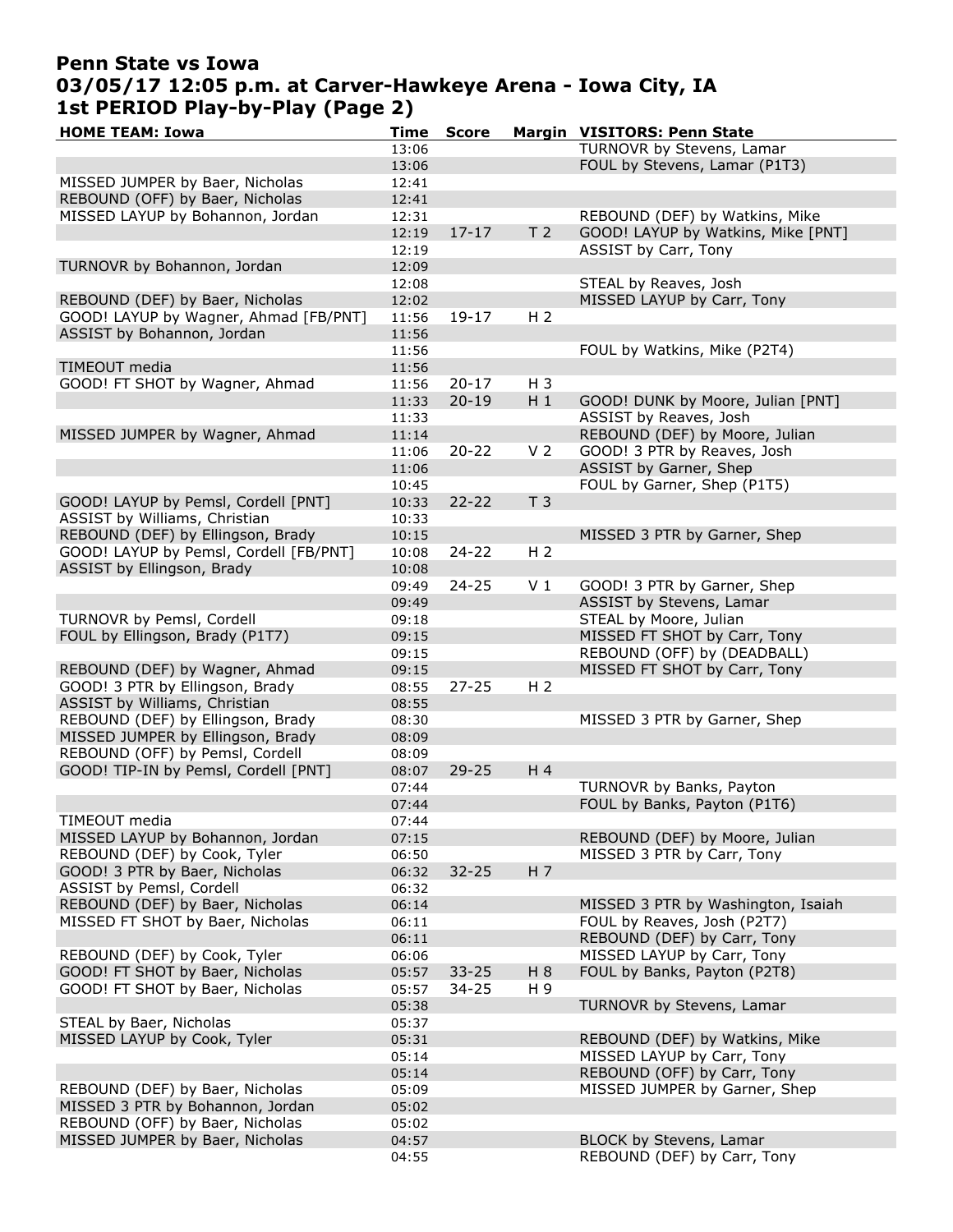# Penn State vs Iowa 03/05/17 12:05 p.m. at Carver-Hawkeye Arena - Iowa City, IA 1st PERIOD Play-by-Play (Page 3)

| <b>HOME TEAM: Iowa</b>                 | Time  | <b>Score</b> |      | Margin VISITORS: Penn State         |
|----------------------------------------|-------|--------------|------|-------------------------------------|
| REBOUND (DEF) by Baer, Nicholas        | 04:27 |              |      | MISSED 3 PTR by Garner, Shep        |
|                                        | 04:24 |              |      | <b>TIMEOUT 30sec</b>                |
| GOOD! LAYUP by Baer, Nicholas [PNT]    | 04:06 | $36 - 25$    | H 11 |                                     |
| ASSIST by Ellingson, Brady             | 04:06 |              |      |                                     |
| REBOUND (DEF) by Baer, Nicholas        | 03:46 |              |      | MISSED JUMPER by Stevens, Lamar     |
| GOOD! LAYUP by Pemsl, Cordell [FB/PNT] | 03:37 | $38 - 25$    | H 13 |                                     |
| ASSIST by Bohannon, Jordan             | 03:37 |              |      |                                     |
|                                        | 03:23 |              |      | MISSED 3 PTR by Banks, Payton       |
|                                        | 03:23 |              |      | REBOUND (OFF) by Watkins, Mike      |
|                                        | 03:18 |              |      | MISSED 3 PTR by Carr, Tony          |
|                                        | 03:18 |              |      | REBOUND (OFF) by Watkins, Mike      |
| BLOCK by Pemsl, Cordell                | 03:10 |              |      | MISSED JUMPER by Stevens, Lamar     |
|                                        | 03:10 |              |      | REBOUND (OFF) by Stevens, Lamar     |
|                                        | 02:57 | $38 - 27$    | H 11 | GOOD! JUMPER by Watkins, Mike [PNT] |
|                                        | 02:57 |              |      | ASSIST by Garner, Shep              |
| GOOD! FT SHOT by Pemsl, Cordell        | 02:35 | 39-27        | H 12 | FOUL by Garner, Shep (P2T9)         |
| GOOD! FT SHOT by Pemsl, Cordell        | 02:35 | $40 - 27$    | H 13 |                                     |
|                                        | 02:11 | $40 - 29$    | H 11 | GOOD! LAYUP by Carr, Tony [PNT]     |
| TURNOVR by Cook, Tyler                 | 01:59 |              |      |                                     |
| FOUL by Cook, Tyler (P2T8)             | 01:59 |              |      |                                     |
|                                        | 01:48 | $40 - 31$    | H 9  | GOOD! DUNK by Reaves, Josh [PNT]    |
|                                        | 01:48 |              |      | ASSIST by Carr, Tony                |
| GOOD! 3 PTR by Baer, Nicholas          | 01:38 | 43-31        | H 12 |                                     |
| ASSIST by Kriener, Ryan                | 01:38 |              |      |                                     |
|                                        | 01:15 | 43-33        | H 10 | GOOD! JUMPER by Carr, Tony          |
| MISSED 3 PTR by Bohannon, Jordan       | 01:06 |              |      |                                     |
| REBOUND (OFF) by Pemsl, Cordell        | 01:06 |              |      |                                     |
| MISSED FT SHOT by Jok, Peter           | 01:02 |              |      | FOUL TECHNCL by the bench           |
| REBOUND (OFF) by (DEADBALL)            | 01:02 |              |      |                                     |
| GOOD! FT SHOT by Jok, Peter            | 01:02 | 44-33        | H 11 |                                     |
| GOOD! 3 PTR by Bohannon, Jordan        | 00:48 | 47-33        | H 14 |                                     |
| ASSIST by Baer, Nicholas               | 00:48 |              |      |                                     |
|                                        | 00:31 | 47-36        | H 11 | GOOD! 3 PTR by Banks, Payton        |
|                                        | 00:31 |              |      | ASSIST by Carr, Tony                |
| MISSED JUMPER by Kriener, Ryan         | 00:01 |              |      | REBOUND (DEF) by Moore, Julian      |

Iowa 47, Penn State 36

|                                              | Off | 2nd  | Fast |     |                         |
|----------------------------------------------|-----|------|------|-----|-------------------------|
| 1st period-only Paint T/O Chance Break Bench |     |      |      |     |                         |
| Penn State 16                                | 4   | $-5$ | - 3  | - 8 | Score tied - 3 times.   |
| Iowa 22                                      |     | -14  | 8    | -26 | Lead changed - 9 times. |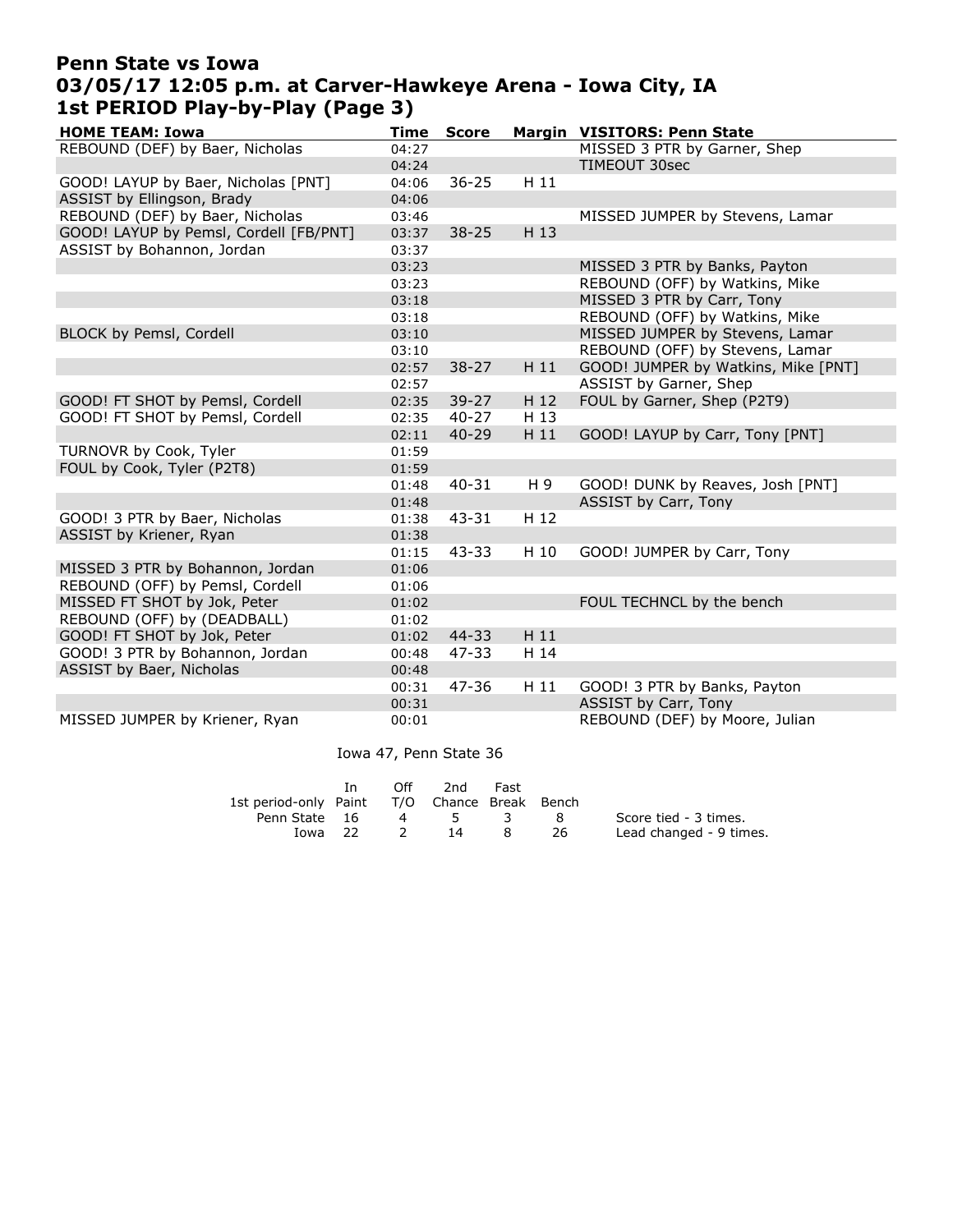### Official Basketball Box Score -- 1st Half-Only Penn State vs Iowa 03/05/17 12:05 p.m. at Carver-Hawkeye Arena - Iowa City, IA

### Penn State

|                    | Total   | 3-Ptr       |         |                | Rebounds                 |                |                |                 |                |                |                |                |     |
|--------------------|---------|-------------|---------|----------------|--------------------------|----------------|----------------|-----------------|----------------|----------------|----------------|----------------|-----|
| Player             |         |             |         |                |                          |                | <b>PF</b>      | TPI             | A              | TO             |                | -Stl           | Min |
| Stevens, Lamar     | $0 - 5$ | $0 - 1$     | $0 - 0$ |                | $\overline{0}$           |                |                | 0               |                | 2              |                | 0              | 16  |
| Watkins, Mike      | $4 - 4$ | $0 - 0$     | $1 - 1$ | $\overline{4}$ | 3                        |                | $\overline{2}$ | 9 <sub>1</sub>  |                | 0              |                | $\overline{0}$ | 12  |
| Carr, Tony         | $2 - 8$ | $0 - 2$     | $2 - 4$ | 1              | $\overline{2}$           | 3              | 0              | 6               | 5              | $\overline{0}$ | 0              | 0              | 19  |
| Reaves, Josh       | $4 - 4$ | $2 - 2$     | $0 - 0$ | $\overline{0}$ |                          |                | $\overline{2}$ | 10 <sub>l</sub> | 3              | $\overline{0}$ |                |                | 11  |
| Garner, Shep       | $1 - 8$ | $1 - 7$     | $0 - 0$ |                |                          | າ              | $\overline{2}$ | 3               | 2              | 0              | 0              |                | 13  |
| Banks, Payton      | $2 - 4$ | $2 - 4$     | $0 - 0$ | $\mathbf 1$    | 0                        |                | $\overline{2}$ | $6 \mid$        | $\overline{0}$ | 2              | $\Omega$       | $\overline{0}$ | 13  |
| Samuel, Terrence   | $0 - 0$ | $0 - 0$     | $0 - 0$ | $\overline{0}$ | $\overline{0}$           | $\mathbf 0$    | $\overline{0}$ | $\Omega$        | 0              | 0              | $\Omega$       | 0              | 0   |
| Washington, Isaiah | $0 - 1$ | $0 - 1$     | $0 - 0$ | $\overline{0}$ | $\overline{0}$           | $\overline{0}$ | $\overline{0}$ | 0               | $\overline{0}$ | $\overline{0}$ | $\overline{0}$ | $\overline{0}$ | 7   |
| Hazle, Grant       | $0 - 0$ | $0 - 0$     | $0 - 0$ | $\mathbf 0$    | $\overline{0}$           | 0              | 0              | 0               | 0              | $\overline{0}$ | $\Omega$       | 0              | 0   |
| Moore, Julian      | $1 - 2$ | $0 - 0$     | $0 - 0$ | $\overline{0}$ | 3                        | 3              | $\overline{0}$ | $\overline{2}$  | $\Omega$       | $\overline{0}$ | $\Omega$       |                | 9   |
| Team               |         |             |         | 0              | 0                        | 0              |                |                 |                |                |                |                |     |
| Totals             | 14-36   | $5 - 17$    | $3 - 5$ | 8              | 10                       |                | 9              | 36              | 12             | 4              | 3              | 3              | 100 |
|                    |         | g<br>g<br>q |         |                | FG-FGA   FG-FGA   FT-FTA |                | Off Def Tot    | 18 <sup>1</sup> |                |                |                |                | Blk |

FG % 1st Half: 14-36 38.9% 3FG % 1st Half: 5-17 29.4% FT % 1st Half: 3-5 60.0%

Iowa

|        |                       | Total     | 3-Ptr         |           |                | Rebounds         |                |                  |                 |                |                |                |                |                |
|--------|-----------------------|-----------|---------------|-----------|----------------|------------------|----------------|------------------|-----------------|----------------|----------------|----------------|----------------|----------------|
| ##     | Player                |           | FG-FGA FG-FGA | FT-FTA    |                |                  | Off Def Tot    | <b>PF</b>        | TP              | A              | TO             | Blk Stll       |                | Min            |
| 05     | Cook, Tyler           | $4 - 6$   | $0 - 0$       | $1 - 1$   | 1              | 5                | 6              | 2                | 9               | $\mathbf 0$    |                |                | 0              | 14             |
| 23     | Jones, Dale<br>f      | $1 - 2$   | $1 - 2$       | $0 - 0$   | $\mathbf{1}$   | $\overline{0}$   | $\mathbf{1}$   | $\overline{2}$   | 3               | $\overline{0}$ | $\mathbf 0$    | $\overline{0}$ | $\overline{0}$ | 3              |
| 03     | Bohannon, Jordan<br>g | $1 - 6$   | $1 - 4$       | $3 - 3$   | 0              |                  |                | 0                | 6               | 4              | 2              | $\mathbf 0$    | 0              | 16             |
| 04     | Moss, Isaiah<br>g     | $1 - 1$   | $0 - 0$       | $0 - 0$   | $\overline{0}$ | $\overline{0}$   | $\mathbf 0$    | $\overline{0}$   | $\overline{2}$  | $\overline{0}$ | $\overline{0}$ | $\overline{0}$ | $\overline{0}$ | 5              |
| 14     | Jok, Peter<br>q       | $0 - 1$   | $0 - 1$       | $1 - 2$   | 1              | $\overline{0}$   |                | 2                |                 |                |                | $\mathbf{0}$   | 0              | 5              |
| $00\,$ | Wagner, Ahmad         | $1 - 3$   | $0 - 0$       | $1 - 1$   | $\overline{0}$ | $\mathbf{1}$     | $\mathbf{1}$   | $\overline{0}$   | 3               | $\overline{0}$ | $\overline{0}$ | $\overline{0}$ | $\overline{0}$ | 10             |
| 10     | Williams, Christian   | $0 - 0$   | $0 - 0$       | $0 - 0$   | 0              | $\mathbf 0$      | 0              | 0                | 0               | 2              | 0              | $\mathbf 0$    | 0              | 4              |
| 15     | Kriener, Ryan         | $0 - 1$   | $0 - 0$       | $0 - 0$   | $\overline{0}$ | $\mathbf 0$      | $\mathbf 0$    | $\overline{0}$   | $\overline{0}$  |                | $\overline{0}$ | $\overline{0}$ | $\mathbf 0$    | $\overline{2}$ |
| 24     | Ellingson, Brady      | $1 - 3$   | $1 - 1$       | $0 - 0$   | 0              | $\overline{2}$   | 2              |                  | 3               | $\overline{2}$ | $\mathbf 0$    | $\mathbf 0$    | $\mathbf 0$    | 14             |
| 25     | Uhl, Dom              | $0 - 0$   | $0 - 0$       | $0 - 0$   | $\overline{0}$ | $\mathbf 0$      | $\overline{0}$ | $\overline{0}$   | 0               | $\overline{0}$ | $\overline{0}$ | $\overline{0}$ | $\mathbf 0$    | $\overline{4}$ |
| 35     | Pemsl, Cordell        | $4 - 4$   | $0 - 0$       | $2 - 2$   | 2              | $\boldsymbol{0}$ | 2              | $\boldsymbol{0}$ | 10              |                |                |                | 0              | 12             |
| 51     | Baer, Nicholas        | $3 - 5$   | $2 - 2$       | $2 - 3$   | $\overline{2}$ | 5                | $\overline{7}$ | 1                | 10 <sub>l</sub> | $\overline{2}$ | $\Omega$       | $\overline{0}$ | $\overline{2}$ | 11             |
|        | Team                  |           |               |           | 0              |                  |                |                  |                 |                |                |                |                |                |
|        | <b>Totals</b>         | $16 - 32$ | $5 - 10$      | $10 - 12$ |                | 15               | 22             | 8                | 47              | 13             | 5              | 2              |                | 100            |

FG % 1st Half: 16-32 50.0% 3FG % 1st Half: 5-10 50.0% FT % 1st Half: 10-12 83.3%

Officials: Bo Boroski, D.J. Carstensen, John Gaffney Technical fouls: Penn State-Carr, Tony; TEAM. Iowa-None. Attendance: 15400

| Score by periods   | <b>1st</b> | Total |
|--------------------|------------|-------|
| <b>IPenn State</b> |            |       |
| Iowa               |            |       |

Last FG - PSU 2nd-00:24, IOWA 2nd-01:06. Largest lead - PSU by 2 1st-19:24, IOWA by 27 2nd-07:44. PSU led for 02:53. IOWA led for 34:54. Game was tied for 02:13.

|             | Тn    | ∩ff | 2nd                    | Fast |    |
|-------------|-------|-----|------------------------|------|----|
| Points      | Paint |     | T/O Chance Break Bench |      |    |
| PSU         | 16.   | 4   | 5                      |      | 8  |
| <b>IOWA</b> | 22    |     | 14                     | я    | 26 |

Score tied - 3 times. Lead changed - 9 times.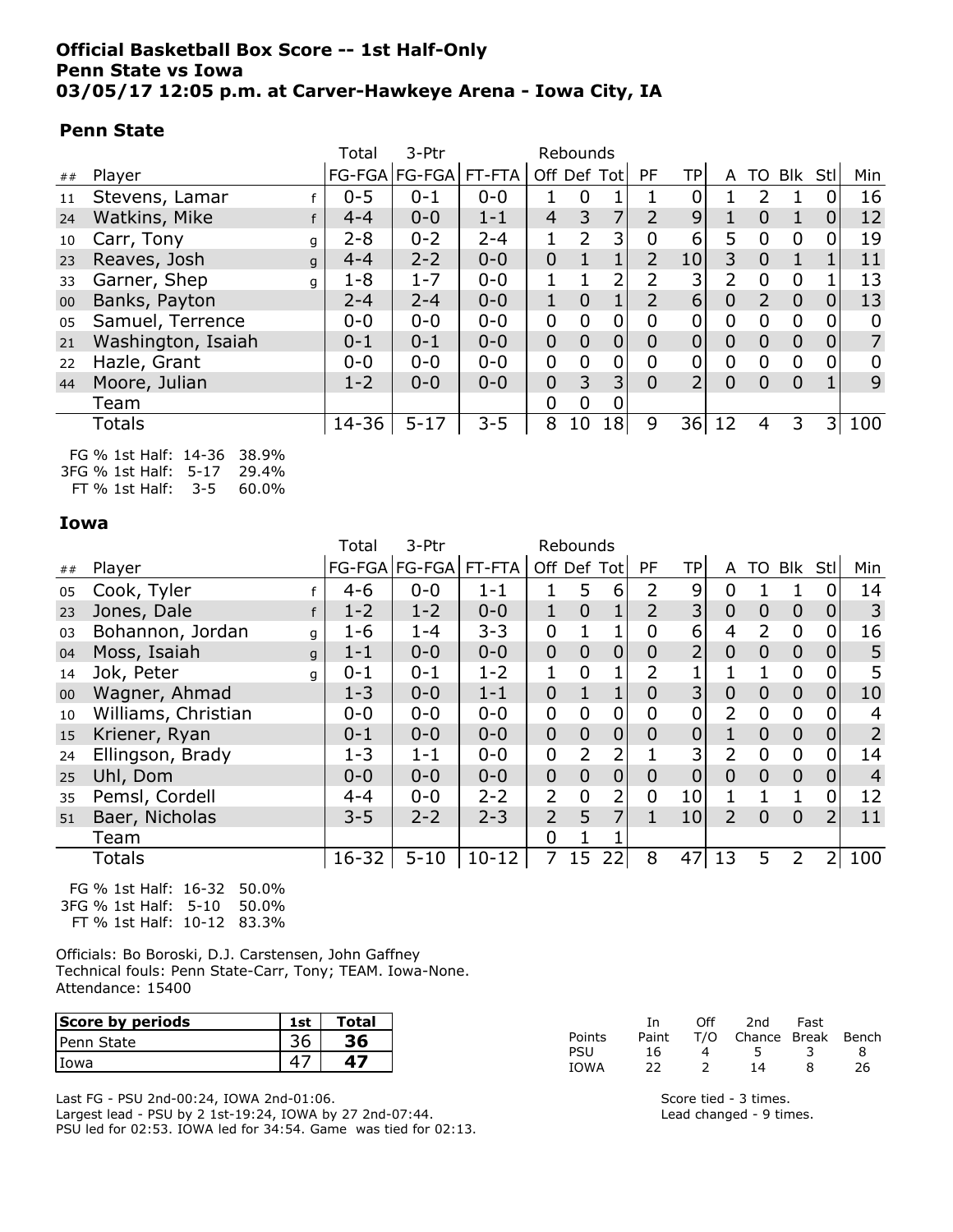### Penn State vs Iowa 03/05/17 12:05 p.m. at Carver-Hawkeye Arena - Iowa City, IA 2nd PERIOD Play-by-Play (Page 1)

| <b>HOME TEAM: Iowa</b>            | Time  | <b>Score</b> |      | Margin VISITORS: Penn State       |
|-----------------------------------|-------|--------------|------|-----------------------------------|
|                                   | 19:51 | 47-38        | H 9  | GOOD! LAYUP by Reaves, Josh [PNT] |
| FOUL by Wagner, Ahmad (P1T1)      | 19:51 | 47-39        | H8   | GOOD! FT SHOT by Reaves, Josh     |
| GOOD! 3 PTR by Jok, Peter         | 19:40 | $50 - 39$    | H 11 |                                   |
| ASSIST by Moss, Isaiah            | 19:40 |              |      |                                   |
| STEAL by Wagner, Ahmad            | 19:19 |              |      | TURNOVR by Carr, Tony             |
|                                   | 19:18 |              |      | FOUL by Reaves, Josh (P3T1)       |
| GOOD! LAYUP by Jok, Peter [PNT]   | 19:03 | 52-39        | H 13 |                                   |
| ASSIST by Cook, Tyler             | 19:03 |              |      |                                   |
|                                   | 18:49 | $52 - 41$    | H 11 | GOOD! JUMPER by Garner, Shep      |
|                                   | 18:49 |              |      | ASSIST by Stevens, Lamar          |
| MISSED JUMPER by Cook, Tyler      | 18:26 |              |      | REBOUND (DEF) by Carr, Tony       |
|                                   | 18:14 |              |      | TURNOVR by Stevens, Lamar         |
|                                   | 18:14 |              |      | FOUL by Stevens, Lamar (P2T2)     |
| GOOD! 3 PTR by Jok, Peter         | 18:01 | $55 - 41$    | H 14 |                                   |
| ASSIST by Bohannon, Jordan        | 18:01 |              |      |                                   |
|                                   | 17:48 | 55-44        | H 11 | GOOD! 3 PTR by Garner, Shep       |
|                                   | 17:48 |              |      | <b>ASSIST</b> by Carr, Tony       |
| MISSED LAYUP by Jok, Peter        | 17:24 |              |      | BLOCK by Stevens, Lamar           |
| REBOUND (OFF) by Cook, Tyler      | 17:23 |              |      |                                   |
| GOOD! JUMPER by Cook, Tyler [PNT] |       | $57 - 44$    | H 13 |                                   |
|                                   | 17:21 |              |      |                                   |
|                                   | 17:11 | 57-46        | H 11 | GOOD! DUNK by Watkins, Mike [PNT] |
|                                   | 17:11 |              |      | ASSIST by Garner, Shep            |
| GOOD! 3 PTR by Jok, Peter         | 16:59 | $60 - 46$    | H 14 |                                   |
| ASSIST by Cook, Tyler             | 16:59 |              |      |                                   |
|                                   | 16:56 |              |      | TIMEOUT 30sec                     |
| STEAL by Wagner, Ahmad            | 16:40 |              |      | TURNOVR by Banks, Payton          |
| TIMEOUT 30sec                     | 16:40 |              |      |                                   |
| TURNOVR by Cook, Tyler            | 16:22 |              |      |                                   |
| FOUL by Cook, Tyler (P3T2)        | 16:22 |              |      | MISSED FT SHOT by Banks, Payton   |
|                                   | 16:22 |              |      | REBOUND (OFF) by (DEADBALL)       |
|                                   | 16:22 | 60-47        | H 13 | GOOD! FT SHOT by Banks, Payton    |
|                                   | 15:57 |              |      | MISSED LAYUP by Carr, Tony        |
|                                   | 15:57 |              |      | REBOUND (OFF) by Watkins, Mike    |
|                                   | 15:53 |              |      | TURNOVR by Banks, Payton          |
|                                   | 15:53 |              |      | FOUL by Banks, Payton (P3T3)      |
| TIMEOUT media                     | 15:53 |              |      |                                   |
| MISSED LAYUP by Moss, Isaiah      | 15:47 |              |      |                                   |
| REBOUND (OFF) by Wagner, Ahmad    | 15:47 |              |      |                                   |
|                                   | 15:40 |              |      | FOUL by Watkins, Mike (P3T4)      |
| GOOD! 3 PTR by Bohannon, Jordan   | 15:18 | 63-47        | H 16 |                                   |
| ASSIST by Jok, Peter              | 15:18 |              |      |                                   |
|                                   | 14:59 |              |      | MISSED 3 PTR by Carr, Tony        |
|                                   | 14:59 |              |      | REBOUND (OFF) by Garner, Shep     |
|                                   | 14:50 |              |      | MISSED 3 PTR by Banks, Payton     |
|                                   | 14:50 |              |      | REBOUND (OFF) by Reaves, Josh     |
| REBOUND (DEF) by (TEAM)           | 14:45 |              |      | MISSED JUMPER by Reaves, Josh     |
| GOOD! JUMPER by Jok, Peter        | 14:26 | 65-47        | H 18 |                                   |
| ASSIST by Moss, Isaiah            | 14:26 |              |      |                                   |
|                                   | 14:11 |              |      | TURNOVR by Reaves, Josh           |
| STEAL by Moss, Isaiah             | 14:10 |              |      |                                   |
| MISSED LAYUP by Moss, Isaiah      | 14:05 |              |      |                                   |
| REBOUND (OFF) by Wagner, Ahmad    | 14:05 |              |      |                                   |
|                                   |       |              |      |                                   |
| MISSED JUMPER by Wagner, Ahmad    | 14:04 |              |      | BLOCK by Carr, Tony               |
|                                   | 14:02 |              |      | REBOUND (DEF) by Reaves, Josh     |
|                                   | 13:54 |              |      | MISSED 3 PTR by Garner, Shep      |
|                                   | 13:54 |              |      | REBOUND (OFF) by Carr, Tony       |
| FOUL by Pemsl, Cordell (P1T3)     | 13:50 |              |      |                                   |
| FOUL by Bohannon, Jordan (P1T4)   | 13:42 |              |      |                                   |
|                                   | 13:32 |              |      | MISSED 3 PTR by Garner, Shep      |
|                                   | 13:32 |              |      | REBOUND (OFF) by Reaves, Josh     |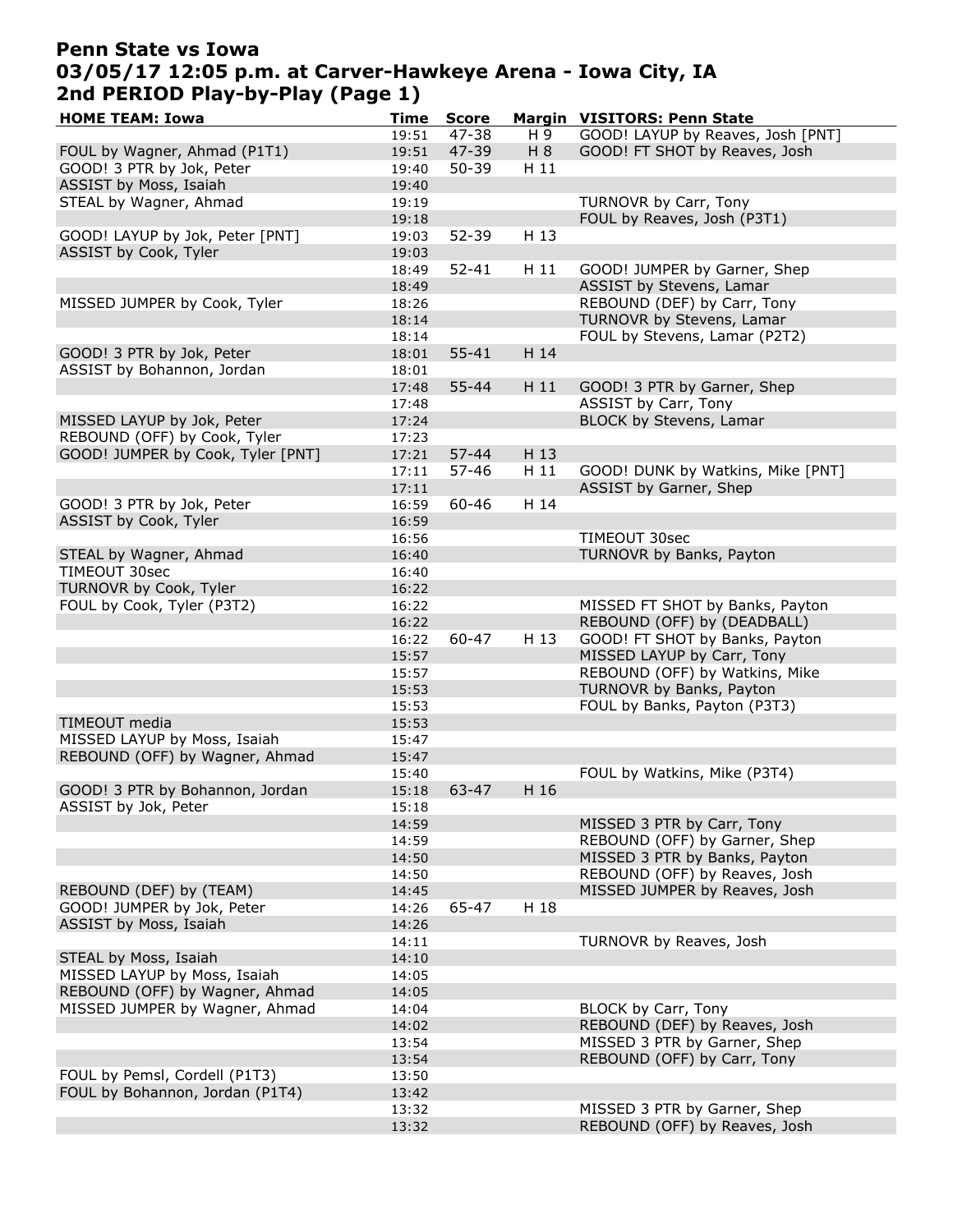### Penn State vs Iowa 03/05/17 12:05 p.m. at Carver-Hawkeye Arena - Iowa City, IA 2nd PERIOD Play-by-Play (Page 2)

| <b>HOME TEAM: Iowa</b>                 | Time  | <b>Score</b> |      | Margin VISITORS: Penn State            |
|----------------------------------------|-------|--------------|------|----------------------------------------|
|                                        | 13:27 | 65-49        | H 16 | GOOD! DUNK by Reaves, Josh [PNT]       |
| MISSED 3 PTR by Ellingson, Brady       | 13:07 |              |      |                                        |
| REBOUND (OFF) by Pemsl, Cordell        | 13:07 |              |      |                                        |
| GOOD! LAYUP by Pemsl, Cordell [PNT]    | 13:02 | 67-49        | H 18 |                                        |
|                                        | 12:43 |              |      | TURNOVR by Carr, Tony                  |
| STEAL by Pemsl, Cordell                | 12:42 |              |      |                                        |
| GOOD! 3 PTR by Jok, Peter              | 12:38 | 70-49        | H 21 |                                        |
| ASSIST by Ellingson, Brady             | 12:38 |              |      |                                        |
|                                        | 12:33 |              |      | TIMEOUT 30sec                          |
| REBOUND (DEF) by Pemsl, Cordell        |       |              |      | MISSED JUMPER by Hazle, Grant          |
|                                        | 12:14 |              |      |                                        |
| TURNOVR by Jok, Peter                  | 12:04 |              |      |                                        |
| FOUL by Jok, Peter (P3T5)              | 12:04 |              |      |                                        |
| REBOUND (DEF) by Williams, Christian   | 11:51 |              |      | MISSED 3 PTR by Reaves, Josh           |
| GOOD! 3 PTR by Baer, Nicholas [FB]     | 11:43 | 73-49        | H 24 |                                        |
| ASSIST by Williams, Christian          | 11:43 |              |      |                                        |
|                                        | 11:26 | $73 - 52$    | H 21 | GOOD! 3 PTR by Washington, Isaiah      |
|                                        | 11:26 |              |      | ASSIST by Carr, Tony                   |
|                                        | 11:13 |              |      | FOUL by Washington, Isaiah (P1T5)      |
| TIMEOUT MEDIA                          | 11:13 |              |      |                                        |
| MISSED JUMPER by Pemsl, Cordell        | 11:05 |              |      | REBOUND (DEF) by Stevens, Lamar        |
| FOUL by Pemsl, Cordell (P2T6)          | 11:05 |              |      |                                        |
| REBOUND (DEF) by Williams, Christian   | 10:58 |              |      | MISSED JUMPER by Carr, Tony            |
|                                        | 10:39 |              |      | FOUL by Reaves, Josh (P4T6)            |
| MISSED 3 PTR by Bohannon, Jordan       | 10:18 |              |      | REBOUND (DEF) by Banks, Payton         |
|                                        | 10:05 |              |      | TURNOVR by Washington, Isaiah          |
| MISSED JUMPER by Baer, Nicholas        | 10:02 |              |      |                                        |
| REBOUND (OFF) by Baer, Nicholas        | 10:02 |              |      |                                        |
| GOOD! TIP-IN by Baer, Nicholas [PNT]   | 10:00 | $75 - 52$    | H 23 |                                        |
|                                        |       |              |      |                                        |
| REBOUND (DEF) by Cook, Tyler           | 09:46 |              |      | MISSED JUMPER by Banks, Payton         |
| GOOD! LAYUP by Bohannon, Jordan [FB/PN | 09:37 | $77 - 52$    | H 25 |                                        |
| ASSIST by Williams, Christian          | 09:37 |              |      |                                        |
| REBOUND (DEF) by Baer, Nicholas        | 09:18 |              |      | MISSED LAYUP by Carr, Tony             |
| TURNOVR by Baer, Nicholas              | 09:10 |              |      |                                        |
|                                        | 09:08 |              |      | STEAL by Stevens, Lamar                |
|                                        | 09:05 | $77 - 54$    | H 23 | GOOD! DUNK by Stevens, Lamar [FB/PNT]  |
| GOOD! JUMPER by Baer, Nicholas         | 08:34 | 79-54        | H 25 |                                        |
| ASSIST by Williams, Christian          | 08:34 |              |      |                                        |
| REBOUND (DEF) by Cook, Tyler           | 08:19 |              |      | MISSED JUMPER by Stevens, Lamar        |
| MISSED JUMPER by Ellingson, Brady      | 08:06 |              |      | REBOUND (DEF) by Stevens, Lamar        |
| REBOUND (DEF) by Cook, Tyler           | 07:56 |              |      | MISSED LAYUP by Carr, Tony             |
| MISSED 3 PTR by Ellingson, Brady       | 07:49 |              |      |                                        |
| REBOUND (OFF) by Baer, Nicholas        | 07:49 |              |      |                                        |
|                                        | 07:44 |              |      | FOUL by Carr, Tony (P1T7)              |
|                                        | 07:44 |              |      | FOUL by Carr, Tony (P2T8)              |
| GOOD! FT SHOT by Jok, Peter            | 07:44 | 80-54        | H 26 | FOUL TECHNCL by Carr, Tony             |
| GOOD! FT SHOT by Jok, Peter            | 07:44 | $81 - 54$    | H 27 |                                        |
| TIMEOUT media                          | 07:44 |              |      |                                        |
| MISSED FT SHOT by Bohannon, Jordan     | 07:44 |              |      | REBOUND (DEF) by Reaves, Josh          |
|                                        | 07:16 | 81-56        | H 25 | GOOD! JUMPER by Stevens, Lamar         |
|                                        |       |              |      | GOOD! FT SHOT by Stevens, Lamar        |
| FOUL by Cook, Tyler (P4T7)             | 07:16 | $81 - 57$    | H 24 |                                        |
| TURNOVR by Bohannon, Jordan            | 06:58 |              |      |                                        |
|                                        | 06:57 |              |      | STEAL by Reaves, Josh                  |
|                                        | 06:53 | 81-59        | H 22 | GOOD! LAYUP by Stevens, Lamar [FB/PNT] |
|                                        | 06:53 |              |      | ASSIST by Reaves, Josh                 |
| TURNOVR by Bohannon, Jordan            | 06:35 |              |      |                                        |
|                                        | 06:19 |              |      | MISSED 3 PTR by Stevens, Lamar         |
|                                        | 06:19 |              |      | REBOUND (OFF) by Watkins, Mike         |
|                                        | 06:15 | $81 - 61$    | H 20 | GOOD! DUNK by Watkins, Mike [PNT]      |
| MISSED JUMPER by Jok, Peter            | 06:02 |              |      | REBOUND (DEF) by Watkins, Mike         |
| REBOUND (DEF) by (TEAM)                | 05:53 |              |      | MISSED 3 PTR by Banks, Payton          |
| MISSED JUMPER by Jok, Peter            | 05:42 |              |      |                                        |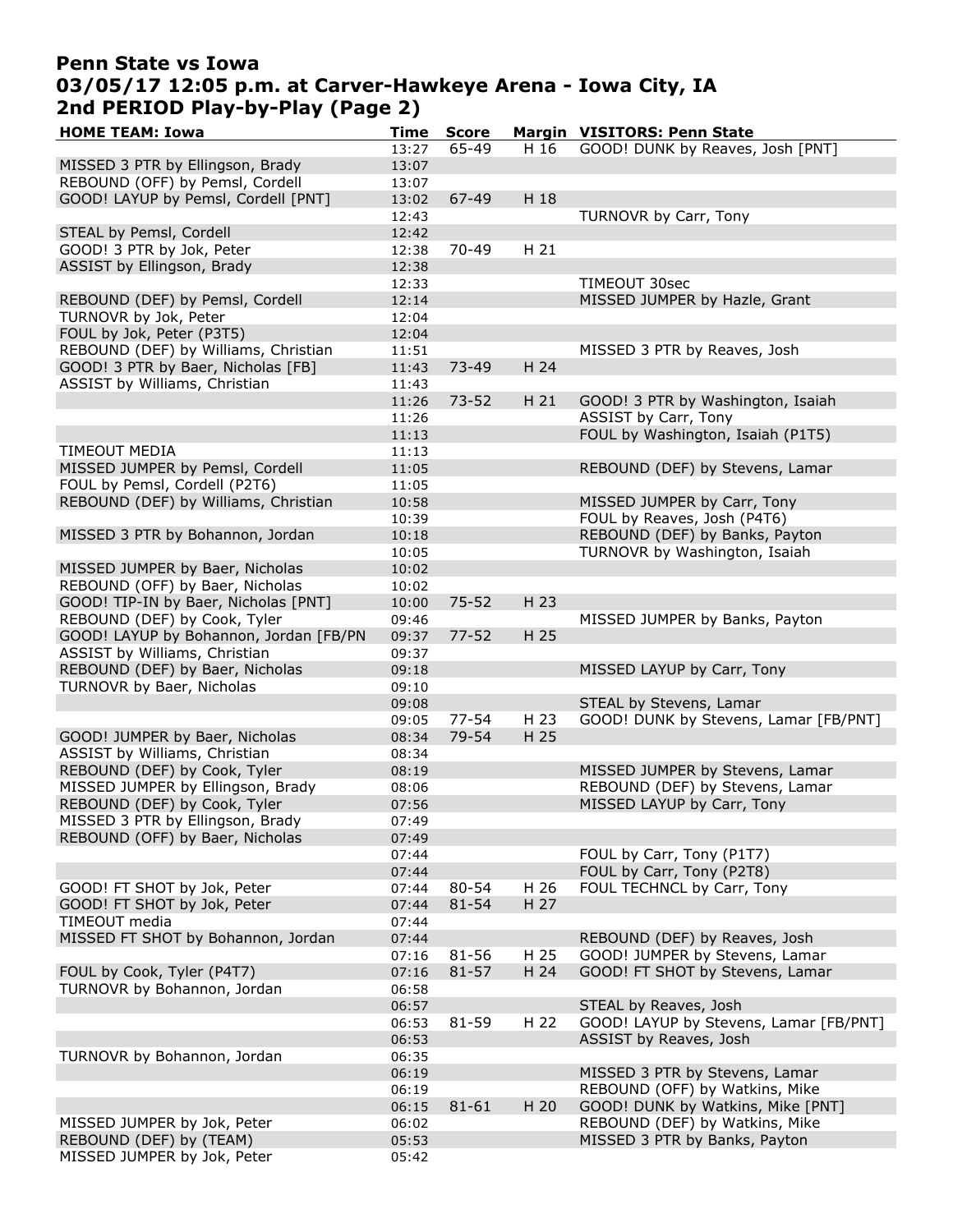# Penn State vs Iowa 03/05/17 12:05 p.m. at Carver-Hawkeye Arena - Iowa City, IA 2nd PERIOD Play-by-Play (Page 3)

| <b>HOME TEAM: Iowa</b>               | Time  | <b>Score</b> |      | Margin VISITORS: Penn State           |
|--------------------------------------|-------|--------------|------|---------------------------------------|
|                                      | 05:42 |              |      | REBOUND (DEF) by Banks, Payton        |
|                                      | 05:30 |              |      | TURNOVR by Watkins, Mike              |
| TURNOVR by Bohannon, Jordan          | 05:03 |              |      |                                       |
|                                      | 05:02 |              |      | STEAL by Stevens, Lamar               |
|                                      | 04:59 | 81-63        | H 18 | GOOD! LAYUP by Reaves, Josh [FB/PNT]  |
|                                      | 04:59 |              |      | ASSIST by Stevens, Lamar              |
| FOUL by Baer, Nicholas (P2T8)        | 04:59 | 81-64        | H 17 | GOOD! FT SHOT by Reaves, Josh         |
| MISSED JUMPER by Pemsl, Cordell      | 04:43 |              |      | <b>BLOCK by Watkins, Mike</b>         |
|                                      | 04:41 |              |      | REBOUND (DEF) by Watkins, Mike        |
|                                      | 04:38 | $81 - 66$    | H 15 | GOOD! DUNK by Reaves, Josh [FB/PNT]   |
|                                      | 04:38 |              |      | ASSIST by Watkins, Mike               |
| TIMEOUT 30sec                        | 04:37 |              |      |                                       |
| GOOD! FT SHOT by Williams, Christian | 04:27 | 82-66        | H 16 | FOUL by Samuel, Terrence (P1T9)       |
| GOOD! FT SHOT by Williams, Christian | 04:27 | 83-66        | H 17 |                                       |
| REBOUND (DEF) by Pemsl, Cordell      | 04:16 |              |      | MISSED 3 PTR by Banks, Payton         |
|                                      | 03:58 |              |      | FOUL by Samuel, Terrence (P2T10)      |
| TIMEOUT media                        | 03:58 |              |      |                                       |
| GOOD! FT SHOT by Jok, Peter          | 03:58 | 84-66        | H 18 |                                       |
| GOOD! FT SHOT by Jok, Peter          | 03:58 | 85-66        | H 19 |                                       |
| FOUL by Pemsl, Cordell (P3T9)        | 03:46 | 85-67        | H 18 | GOOD! FT SHOT by Stevens, Lamar       |
|                                      | 03:46 | 85-68        | H 17 | GOOD! FT SHOT by Stevens, Lamar       |
| MISSED LAYUP by Jok, Peter           | 03:14 |              |      |                                       |
| REBOUND (OFF) by (DEADBALL)          | 03:14 |              |      |                                       |
| TURNOVR by (TEAM)                    | 03:14 |              |      |                                       |
|                                      | 02:59 |              |      | MISSED JUMPER by Banks, Payton        |
|                                      | 02:59 |              |      | REBOUND (OFF) by Watkins, Mike        |
|                                      | 02:57 | 85-70        | H 15 | GOOD! DUNK by Watkins, Mike [PNT]     |
| MISSED LAYUP by Pemsl, Cordell       | 02:32 |              |      |                                       |
| REBOUND (OFF) by Pemsl, Cordell      | 02:32 |              |      |                                       |
| GOOD! LAYUP by Pemsl, Cordell [PNT]  | 02:30 | 87-70        | H 17 |                                       |
|                                      | 02:12 | 87-73        | H 14 | GOOD! 3 PTR by Reaves, Josh           |
|                                      | 02:12 |              |      | ASSIST by Samuel, Terrence            |
| MISSED JUMPER by Jok, Peter          | 01:38 |              |      | REBOUND (DEF) by Stevens, Lamar       |
|                                      | 01:30 | 87-75        | H 12 | GOOD! LAYUP by Samuel, Terrence [PNT] |
|                                      | 01:30 |              |      | ASSIST by Reaves, Josh                |
| GOOD! 3 PTR by Baer, Nicholas        | 01:06 | $90 - 75$    | H 15 |                                       |
| ASSIST by Williams, Christian        | 01:06 |              |      |                                       |
|                                      | 00:49 | $90 - 77$    | H 13 | GOOD! DUNK by Watkins, Mike [PNT]     |
|                                      | 00:49 |              |      | ASSIST by Stevens, Lamar              |
| TIMEOUT 30sec                        | 00:45 |              |      |                                       |
| MISSED 3 PTR by Jones, Dale          | 00:29 |              |      | REBOUND (DEF) by Samuel, Terrence     |
|                                      | 00:24 | 90-79        | H11  | GOOD! LAYUP by Reaves, Josh [FB/PNT]  |
|                                      | 00:24 |              |      | ASSIST by Samuel, Terrence            |

#### Iowa 90, Penn State 79

|                                              | In. | Off    | 2nd   | Fast |     |                         |
|----------------------------------------------|-----|--------|-------|------|-----|-------------------------|
| 2nd period-only Paint T/O Chance Break Bench |     |        |       |      |     |                         |
| Penn State 24                                |     | 12     | - 6 - | 10.  | - 6 | Score tied - 0 times.   |
| Iowa 12                                      |     | - 13 - |       | 13 5 | 16  | Lead changed - 0 times. |